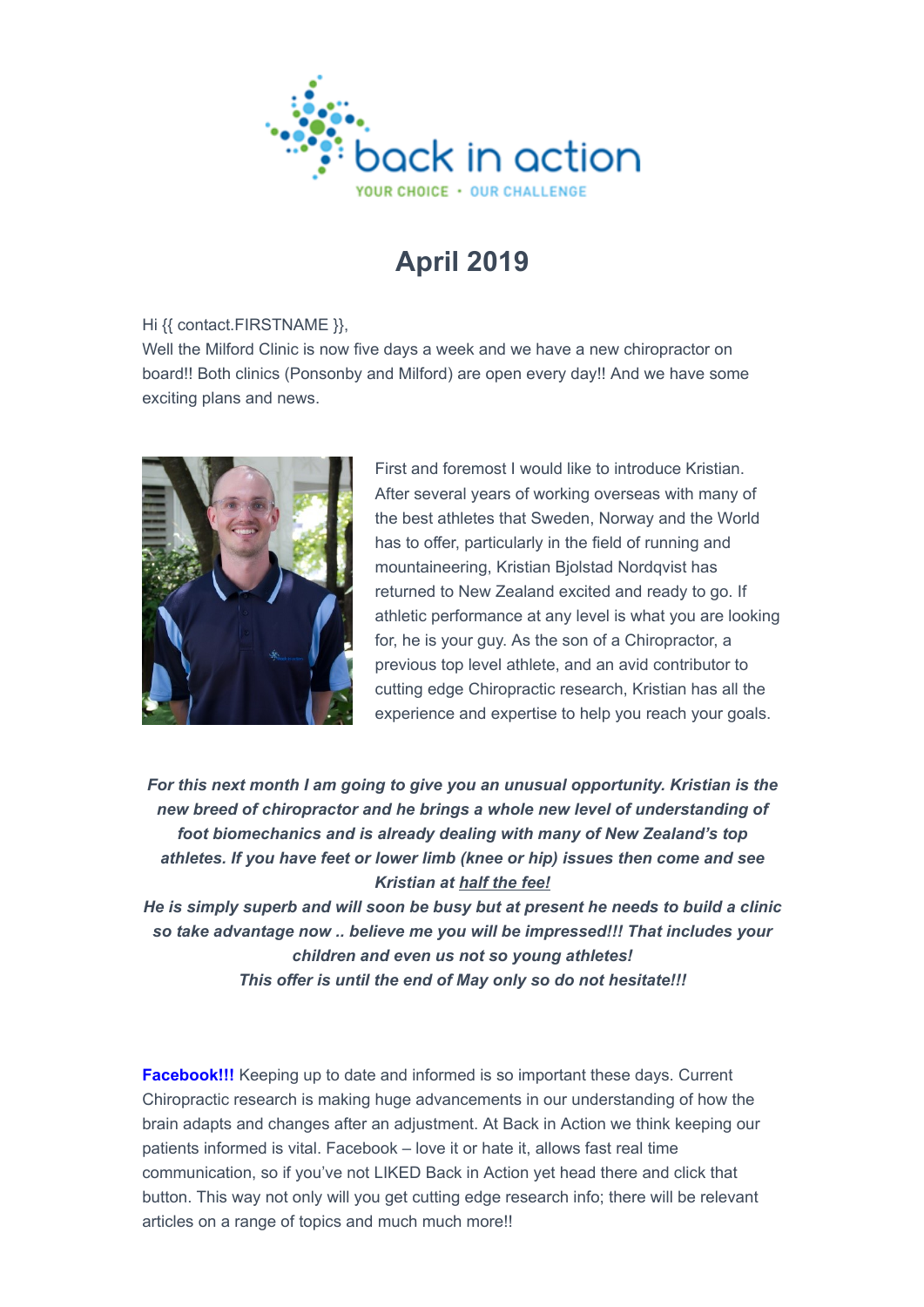## **If you are receiving this ….**

And you really don't want to I sincerely apologise. I am sending this out to say that we have extended hours but only out of two clinics: Milford and Ponsonby. We are also offering more in seminars and learnings which is exciting for me. The time has come to follow a few passions in how I practice and to try to practice differently by having night clinics etc. With different seminars coming up I want to not bombard you with advertising but to find out who is interested so we can get in touch with them. For those who just have too much "stuff" in their inbox simply unsubscribe and you will not hear from me again and I wholeheartedly apologise for any inconvenience.



**But wait - there is more** ... we are absolutely unashamedly trying to make the clinic also a hub of cutting edge information that is available for everyone both online and in practical workshops on site at the clinic.

However we are also at the core providing chiropractic care and if we have not seen you for a while maybe now is a good time to pop in and just get a "tune up". Headaches sore backs feet can often so easily be corrected when your spine is operating optimally. As the expression says "ignore your spinal health and it will go away". We have one spine .. **Look after it and thank you for many many referrals!!!**

Back In Action Ponsonby (09) 376 3176 Milford (09) 489 7050 www.backinaction.co.nz



This email was sent to {{ contact.EMAIL }} You received this email because you are registered with BACK IN ACTION CHIROPRACTIC LIMITED

[Unsubscribe here](https://my.sendinblue.com/camp/showpreview/id/%7B%7B%20unsubscribe%20%7D%7D)